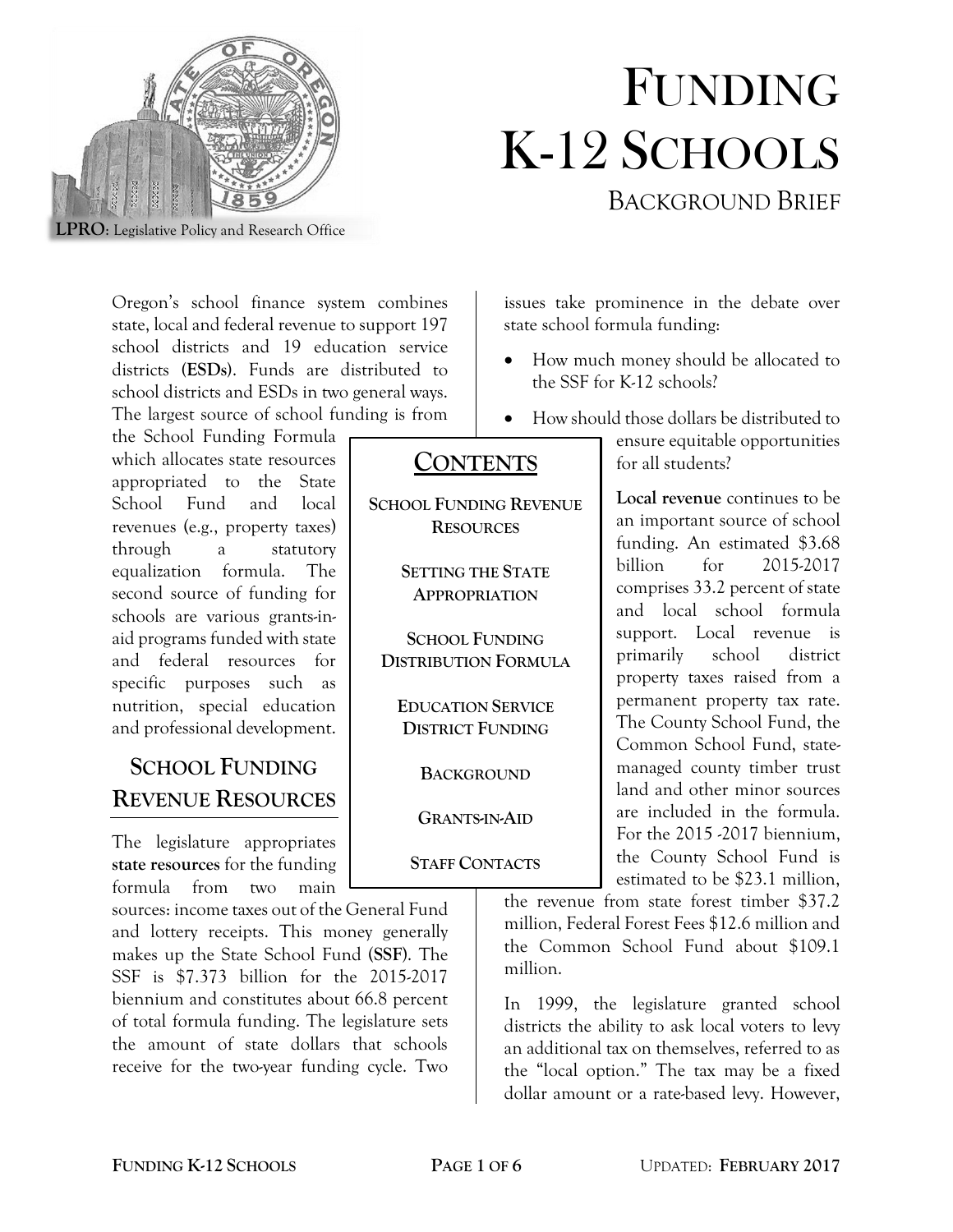

# FUNDING K-12 SCHOOLS

the maximum amount of the tax raised is limited in order to maintain a degree of funding equalization among districts. The tax raised may not be greater than: 20 percent of school distribution formula revenue (state and local); \$1,000 per weighted student (increasing by 3 percent per year beginning in 2008); or the "gap" between Ballot Measure 50 (1997) limits and Ballot Measure 5 (1990) limits. Should a district collect more than this, the amount over the cap becomes part of the local revenue used by the school formula, and the district loses the same amount in SSF dollars. The state provides a limited amount of additional assistance to districts levying this optional tax through the Local Option Equalization Grant (\$3.5 million estimated for 2015-2017).

## **SETTING THE STATE APPROPRIATION**

The legislature sets the school appropriation level, weighing it against other state services it must also fund. K-12 funding commands a large percentage of the total state budget for General Fund and lottery funds, typically nearly 40 percent.

# **SCHOOL FUNDING DISTRIBUTION FORMULA**

The SSF amount, along with formula local revenue, is split between school districts (95.5 percent) and ESDs (4.5 percent). The Oregon Department of Education (**ODE**) then allocates the school share to districts using the school funding distribution formula. The formula was designed in 1991, after passage of Ballot Measure 5, with the goal of providing an equitable method for the distribution of state dollars to school districts.

### **SCHOOL DISTRICT FUNDING**

#### *Equalization*

With the shift to a primarily state-funded school system, the legislature determined that it should make up the loss of local dollars in a way that equitably funds students throughout the state. To achieve equal per-student funding, the current formula adjusts state aid based on local funding.

The formula uses three different methods to adjust for cost differences among school districts:

- Teacher experience adjustment;
- Transportation grant; and
- Weighted student count.

#### *Teacher Experience Adjustment*

School district pay schedules are based in part on teacher experience. As teacher experience increases, so do salaries. Incorporating this factor into a student weight was problematic, so an adjustment factor was added to the base funding per student. This factor increases (or decreases) each district's base funding per student by \$25 each year the district's average teacher experience exceeds (or falls short of) the statewide average.

#### *Transportation Grant*

The transportation grant is a 70 to 90 percent reimbursement of approved student transportation costs. These costs are primarily school bus costs for transport between home and school and class field trips. Districts are ranked by costs per student. Districts ranked in the top 10 percent have 90 percent grants. Districts ranked in the next lower 10 percent have 80 percent grants and the bottom 80 percent of districts continue with 70 percent grants. The remaining transportation costs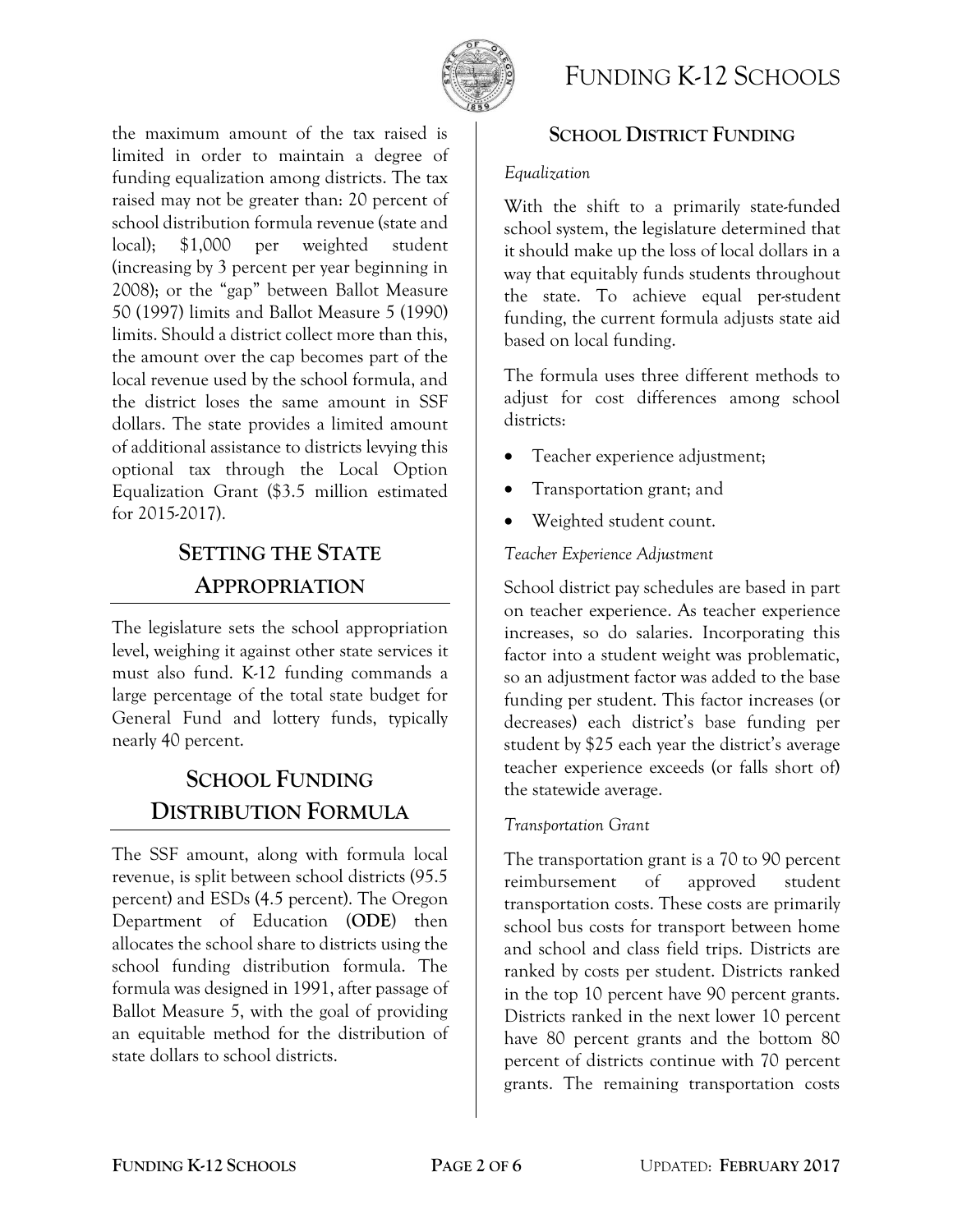

# FUNDING K-12 SCHOOLS

must be funded from a district's general purpose grant, to encourage efficiency.

#### *Weighted Student Count*

The distribution formula allocates funds to districts on a per student basis. However, the formula recognizes that not all students cost the same to educate. Additional funding is provided for students based on their educational needs as defined in statute and outlined below:

| <b>Type of Weight</b>                | Weight |
|--------------------------------------|--------|
| Standard student/standard<br>school  | 1.00   |
|                                      |        |
| <b>Additional Weights</b>            |        |
| <b>Special Education</b>             | 1.00   |
| English language learner             | .50    |
| Pregnant and parenting               | 1.00   |
| Students in poverty                  | .25    |
| Neglected and delinquent             | .25    |
| Students in foster care              | .25    |
| Non full-day Kindergarten<br>student | $-.50$ |
| Elementary district students         | $-.10$ |
| Union High district<br>students      | .20    |
| Remote and small schools             | Varies |

#### **STUDENT WEIGHT CALCULATIONS**

#### *Small High Schools*

Small high schools may not be adequately funded by the additional student weight, so a Small School District Supplement Fund was created with \$5 million from the SSF. Small school districts are districts under 8,500 (weighted) students, with high schools having less than 350 students for four grades and 267

for three grades. Currently, 84 school districts out of 197 qualify.

#### *Other Educational Settings*

ODE provides schooling for certain special education students, i.e., those in hospitals or long-term care facilities, and manages the state School for the Deaf. ODE can bill the SSF for the average operating costs per student statewide for each of these students.

#### *Facility Grant*

Funding for new school buildings remains, primarily, the responsibility of the local school district and is usually financed through bond sales. However, the facility grant helps fund classroom equipment that cannot be financed by bonded debt. The facility grant may be no more than 8 percent of construction costs, and the biennial limit is \$15 million for the 2015-17 school year.

#### *High Cost Disability Grant*

Some students with disabilities require costly services, far exceeding their double weighting in the funding formula. Districts may apply for reimbursement for annual service costs greater than \$30,000 per student. The fund is capped at \$35 million per year.

#### *Oregon School Capital Improvement Matching Program*

The 2015 legislature directed ODE to establish the Office of School Facilities and distribute grant funds and technical assistance to support local capital improvement efforts. The program provides approximately \$125 million in bond proceeds for state matching grants to school districts that assist in financing locally approved bond facility projects.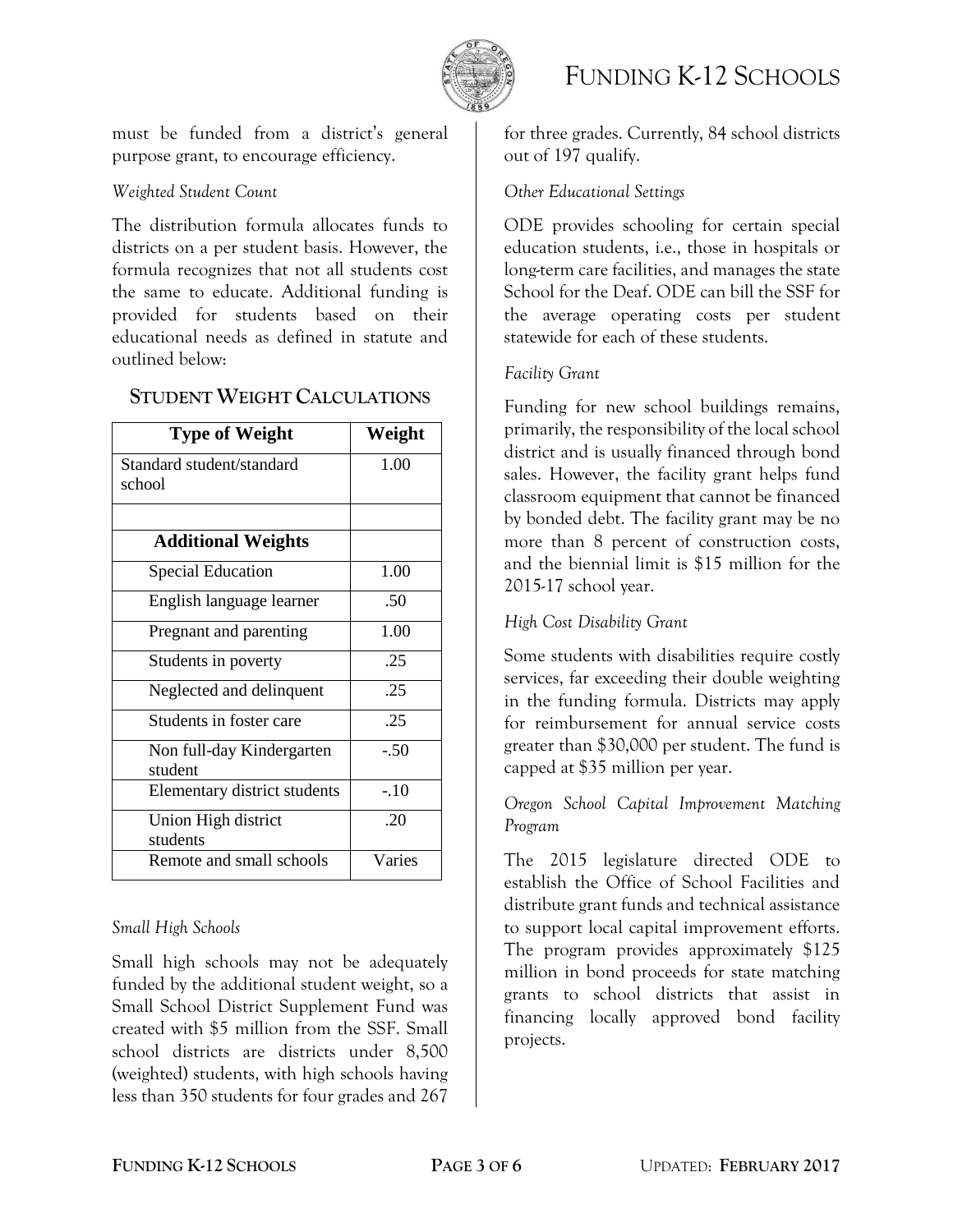

## FUNDING K-12 SCHOOLS

## **EDUCATION SERVICE DISTRICT FUNDING**

An ESD supports its component school districts by providing services school districts may be too small to administer efficiently, such as special education. Services provided by ESDs vary significantly across the state according to the needs of local school districts.

ESDs statewide are allocated 4.5 percent of both school and ESD state and local formula revenue. Each ESD's formula revenue is calculated as about 4.7 percent of its component school district formula revenue with a minimum of \$1.165 million per ESD. Consequently, ESD revenue is based on the same equalization concepts in the school distribution calculation. The SSF amount consists of the ESD formula allocation less local ESD revenue which is almost entirely property taxes.

ESDs began receiving SSF dollars only after the passage of Ballot Measure 5 to help compensate for property tax cuts. From 1991 to 2001, the legislature has provided SSF dollars to ESDs only for the next biennium, based on a percent of property tax losses due to Ballot Measures 5 and 50. However, the issue of an imbalance in state and local revenue per student among ESDs was not addressed until 2001 with a phase-in approach leading up to current policy. ESDs first received a fixed share (initially 5 percent) of state and local formula revenue beginning in 2005-2006*.*

## **BACKGROUND**

The current school funding formula system is the result of two constitutional property tax measures, Ballot Measure 5 and Ballot Measure 50. These two measures capped local property taxes and placed the responsibility on

the state to replace the lost revenue. Prior to this, per-student funding had been quite disparate, with some districts supporting schools more generously with a higher property tax rate and others having a higher value tax base per student, or both.

Accordingly, the state share in total school funding has increased from approximately 50 percent in the 1993-1995 biennium, to about 66.8 percent in 2015-17. To equalize revenue per student, the 1991 legislature adopted and phased in the school distribution formula, and a per-student funding target was calculated. Those districts spending more than the target were frozen at their existing funding levels and lower spending districts were gradually brought up to the target level allowing districts time to adjust. As a result, some districts enjoyed a boost in funding per student, while others saw a decline when adjusted for inflation.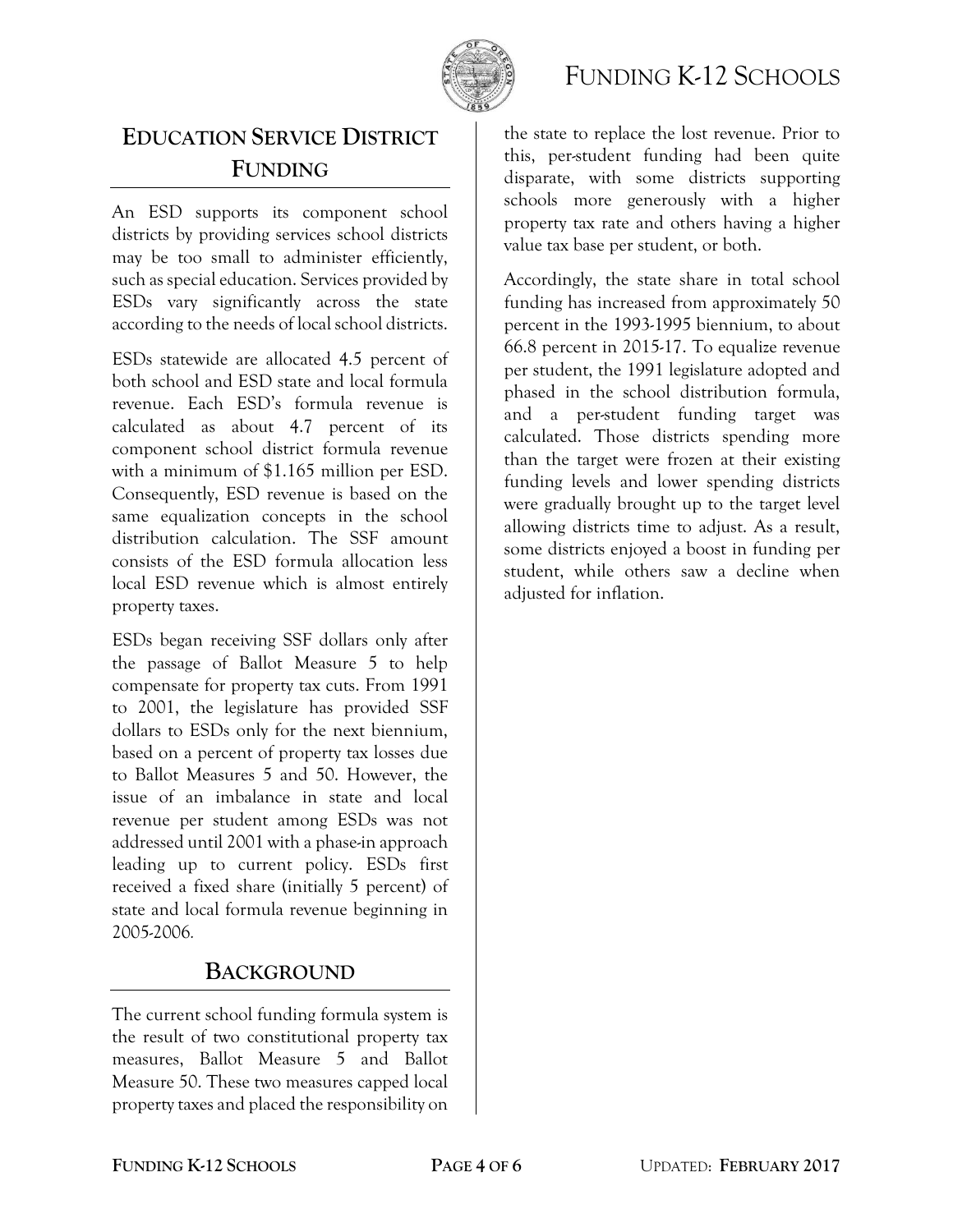

#### **FORMULA REVENUE**

| <b>State Support Of School Funding Trend</b><br>(\$ billions) |                                              |                                  |              |                       |
|---------------------------------------------------------------|----------------------------------------------|----------------------------------|--------------|-----------------------|
| <b>Biennia</b>                                                | <b>State</b><br><b>School</b><br><b>Fund</b> | Local<br>Formula<br><b>Funds</b> | <b>Total</b> | <b>State</b><br>Share |
| 93-95                                                         | \$2.5                                        | \$2.5                            | \$5.1        | 50%                   |
| 95-97                                                         | \$3.5                                        | \$1.9                            | \$5.4        | 65%                   |
| 97.99                                                         | \$4.2                                        | \$1.8                            | \$6.0        | 70%                   |
| 99.01                                                         | \$4.6                                        | \$2.0                            | \$6.6        | 70%                   |
| 01-03                                                         | \$4.6                                        | \$2.2                            | \$6.8        | 68%                   |
| 03-05                                                         | \$4.9 <sup>1</sup>                           | $$2.4^2$                         | \$7.3        | 67%                   |
| 05-07                                                         | \$5.3                                        | \$2.6                            | \$7.9        | 67%                   |
| 07-09                                                         | $$5.8^3$                                     | \$2.9                            | \$8.7        | 67%                   |
| 09-11                                                         | \$5.7                                        | \$3.0                            | \$8.7        | 66%                   |
| 11-13                                                         | \$5.78                                       | \$3.1                            | \$8.8        | 66.8%                 |
| 13-15                                                         | \$6.65                                       | \$3.32                           | \$9.97       | 66.7%                 |
| 15-17<br>est                                                  | \$7.373                                      | \$3.680                          | \$11.06      | 66.7%                 |

<sup>1</sup> Total reflects failure of Ballot Measure 30 in February 2004.

<sup>2</sup>Reflects increase of \$26.4 million in Common School Fund distributions over 2003 close-of-session estimates. <sup>3</sup>Does not include \$251 million of School Improvement Fund dollars.

## **GRANTS-IN-AID**

The second funding source for K-12 education is grants made for specific purposes or directed at specific populations. These are referred to as Grants-in-Aid. These grants are primarily funded with both state and federal resources and are distributed to school districts, ESDs and other entities providing



educational services. State resources other than General Fund included as funding sources for these grants include Tobacco Master Settlement proceeds for physical education grants and distributions from the SSF for specific purposes such as educator professional development and educational services to specific populations. The largest programs in this Grants-in-Aid category include nutritional programs such as the school lunch program, compensatory education which in the past has also been referred to as No Child Left Behind, special education funding through the Individual with Disabilities Education Act, and Early Childhood Special Education. Overall for 2015-17, these total over \$1.5 billion.

## **STAFF CONTACTS**

Legislative Policy and Research Office 503-986-1813

Doug Wilson [Legislative Fiscal Office](https://www.oregonlegislature.gov/lfo) 503-986-1837

Dae Baek [Legislative Revenue Office](https://www.oregonlegislature.gov/lro) 503-986-1266

Legislative Fiscal Office web page for K-12 education appropriation information: <https://www.oregonlegislature.gov/lfo>

Legislative Revenue Office web page for research reports on the school distribution formula and revenue sources: <https://www.oregonlegislature.gov/lro>